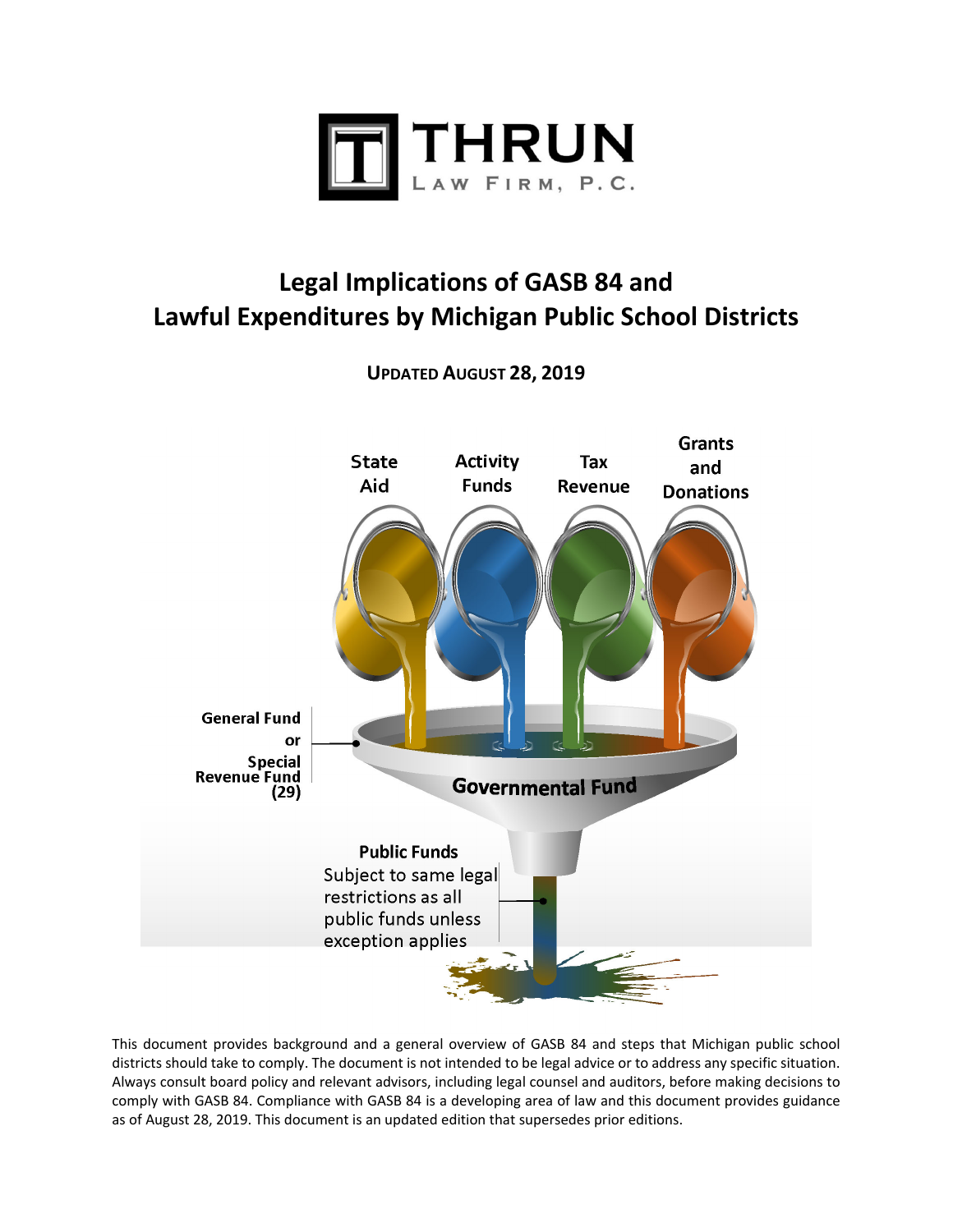# **Table of Contents**

# **Attachments**

- A: GASB 84 Implementation Guidance for Activity Funds
- **B:**  Legal References Constitutional Provisions and Statutory Limitations
- **C:**  Lawful Expenditures Flowchart
- **D:**  Michigan Public Schools Accounting Manual (Bulletin 1022) as amended March 28, 2019 and *Audit Manual for Local Units of Government in Michigan* (February 2012), Appendix H
- **E:**  GASB Statement No. 84 *Fiduciary Activities* (January 2017) and GASB Statement No. 84 Guidance
- **F:**  Lawful Expenditures under GASB 84 Summary and Reference Table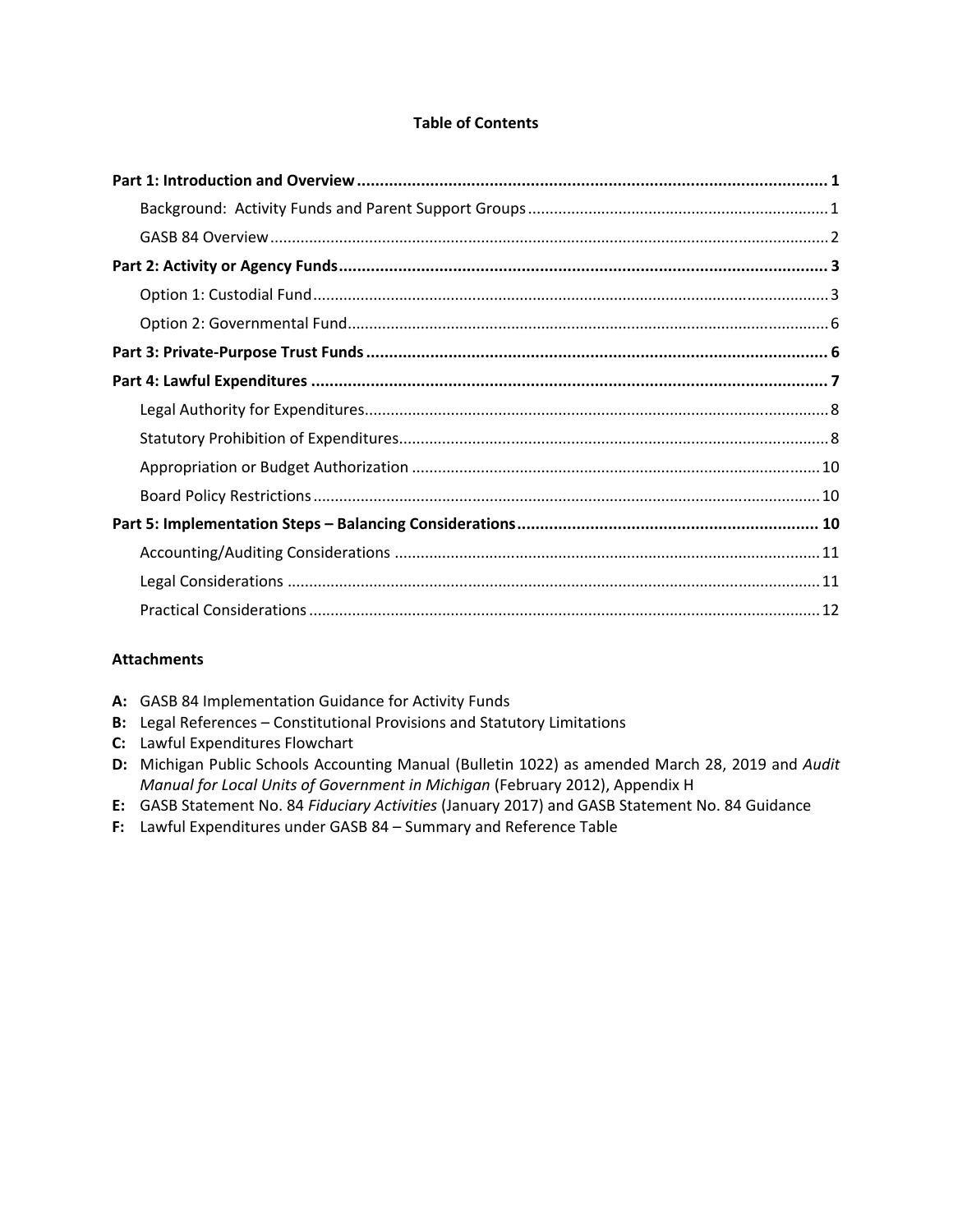

# **Part 1: Introduction and Overview**

This Guidance addresses the legal and practical implications triggered by the Governmental Accounting Standards Board's Statement No. 84 Fiduciary Activities (GASB 84) for accounting and financial reporting standards. GASB 84 specifically addresses fiduciary activities. This Guidance focuses on the impact to school districts resulting from the elimination of student activity funds as fiduciary funds.  $1$ 

GASB is the leading authority on accounting standards for local units of government, providing the foundation for school accounting and financial reporting. GASB, however, is not a governmental agency. Rather, state and federal agencies adopt and often supplement GASB standards. On March 28, 2019, the Michigan Department of Education (MDE) incorporated and supplemented GASB 84 standards into the Michigan Public School Accounting Manual Bulletin 1022.<sup>2</sup> Accordingly, compliance with GASB 84 is mandatory for Michigan public schools.<sup>3</sup>

GASB issues multiple Statements each year that affect Michigan public schools and other local units of government, which are routinely implemented without input from legal counsel. Many of these Statements are within the expertise of the district's accounting professionals as opposed to legal counsel. Compliance with GASB 84 and Bulletin 1022, however, triggers both legal and practical considerations.4

The role of legal counsel as to GASB 84 and Bulletin 1022 is limited to: (1) the adoption of revised board policy, and (2) determining permissible expenditures. Thrun is developing policies for GASB 84 compliance that will be available for purchase soon.

While Michigan law determines whether an expenditure is permissible, GASB 84 will result in the recharacterization of funds. Assets held in student activity funds that were treated as fiduciary funds (or Agency Funds) that are not transferred to GASB 84‐defined Custodial Funds, will be treated as public funds. These funds, including monies raised by student and parent support groups, are subject to the same rules as most other district funds.

This Guidance provides quick reference summaries through the attached charts and tables. To best use this Guidance, we encourage school officials to first review the Attachments and then return to the Guidance as necessary.

## **Background: Activity Funds and Parent Support Groups**

 $\overline{a}$ 

Historically, nearly all parent support groups operated under district control and were commonly called "internal support groups" by GASB, state and federal agencies, and most districts. A second type of parent support group consists of outside groups that are separate legal entities. GASB refers to these entities as

<sup>&</sup>lt;sup>1</sup> The Bulletin 1022 accounting rules, including those related to GASB 84, apply to local school districts, intermediate school districts, and public school academies. This Guidance collectively uses "district" to include all three entities.

<sup>2</sup> See MDE Memorandum, *Bulletin 1022 Change Notice #29*, (March 28, 2019).

<sup>&</sup>lt;sup>3</sup> MDE derives its authority to require compliance with GASB 84 through Revised School Code Section 1281. References to GASB 84 requirements also include Bulletin 1022 requirements, unless otherwise noted.

<sup>4</sup> Prior to GASB 84, MDE referred to fiduciary funds as "Agency Funds" under Bulletin 1022 which may be terminology more familiar to school officials, however they have the same meaning for purposes of this Guidance.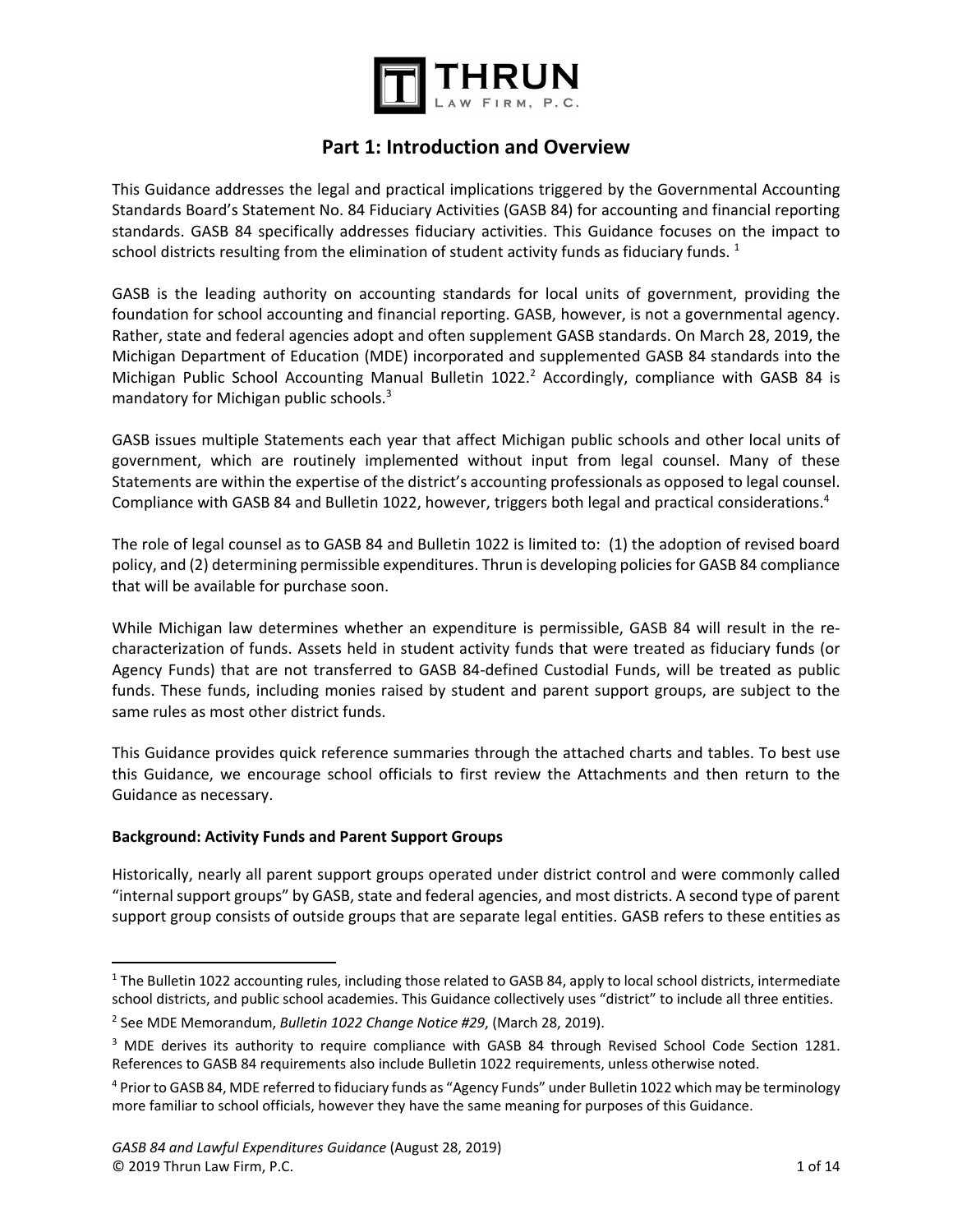

"legally separate" support groups. The most common description used by federal and state agencies is "external support groups," and that term is adopted in this Guidance.

The distinction between an internal and external support group is critical. GASB 84 standards do not apply to external support groups, which are separate legal entities with their own bank accounts. External support groups are not governed by Bulletin 1022<sup>5</sup> and are subject to different rules under state and federal law, including for tax purposes.

The use of fiduciary funds for internal parent support groups is needed to prevent potential financial fraud and abuse. The need to safeguard monies raised by internal support groups and students is ongoing.

While an Activity Fund may be a "student activity fund" or a "district activity fund," the use of a district activity fund is rare. Student activity funds eventually raised concerns with state and federal agencies. The improper use of such funds included: (1) expenditures unrelated to an educational purpose or to a student or building activity, and (2) co-mingling funds raised by support groups with district funds. In extreme cases, student activity funds were viewed as governmental "slush funds" from which improper expenditures were made.

Before GASB 84, student activity funds were treated as fiduciary funds. Fiduciary funds were subject only to basic financial reporting and reduced oversight, which often invited abuse.<sup>6</sup> GASB 84 was introduced to remedy concerns related to the improper use of student activity funds.

#### **GASB 84 Overview**

 $\overline{a}$ 

Although GASB 84 identifies four types of fiduciary funds that may be used by local units of government, only two apply to Michigan public school districts: (1) private‐purpose trust funds, and (2) Activity Funds. GASB 84 eliminates Activity Funds and identifies "Custodial Funds" as the new type of fiduciary fund for local units of government. The name change highlights that such funds are for fiduciary purposes, not necessarily student or building activities.7

Under GASB 84, assets held in an Activity Fund must be transferred to either a Custodial Fund or Governmental Fund. **Attachment A** has a more detailed illustration of the GASB 84 compliance and asset transfer options.

<sup>&</sup>lt;sup>5</sup> A legally separate support group should only use a district account if the district has agreed to provide accounting services and treat that group as a "component unit" under applicable accounting rules. For more information on component units, districts should consult with their auditors or accounting professionals.

<sup>6</sup> GASB 84 requires limited, additional accounting or financial reporting obligations for all fiduciary accounts which should be discussed with the district's accounting professionals or auditors.

<sup>&</sup>lt;sup>7</sup> Various GASB 84 summaries and informal guidance have reported that the purpose of using "Custodial Fund" to describe a local government fiduciary fund is simply a name to help distinguish them from Activity Funds and reduce potential confusion.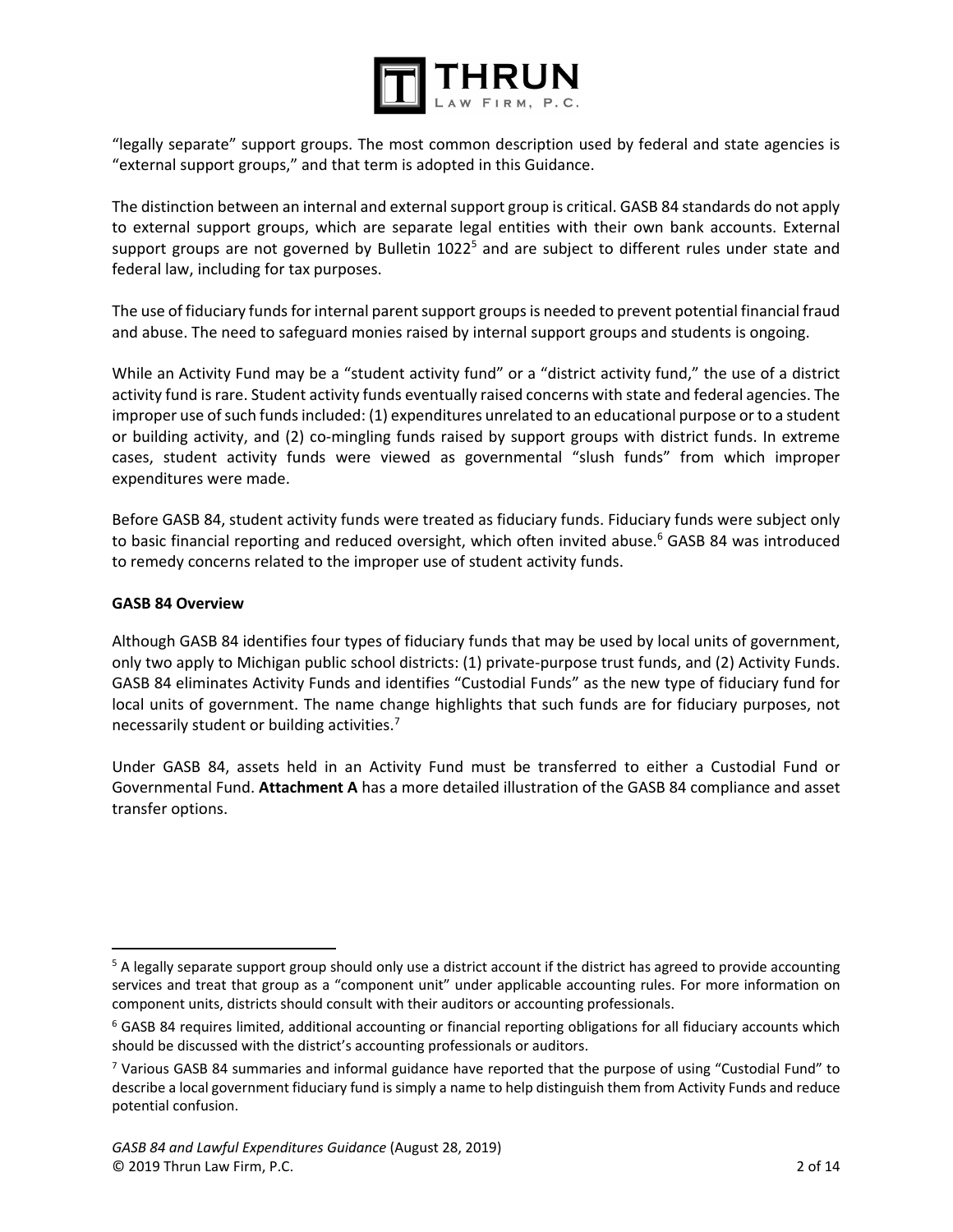

# **Part 2: Activity or Agency Funds**

This part addresses the two options provided for former Activity Funds under GASB 84. Although most assets held in student activity funds will be transferred to Governmental Funds, specifically Student/School Activity Funds (29), districts may still use a Custodial or Agency Funds if the GASB 84 requirements for a fiduciary fund are met.

#### **Option 1: Custodial Fund**

The requirements to establish and maintain a Custodial Fund primarily focus on the control of the fund assets. A fiduciary may not have control over assets, but instead only accepts funds and issues payment.<sup>8</sup> The basic financial reporting requirements applied for district fiduciary funds are founded on this concept.

Although basic financial reporting is acceptable for third party funds that is not the case when public funds are involved or when the district has control of the funds.

As depicted in **Attachment A**, three requirements must be satisfied to establish and maintain a Custodial Fund: (1) no sole source or district revenue may be held in the fund; (2) the district may not be a fund beneficiary; and (3) the district may not exercise administrative control over the fund. Only accounts held by local units of government are subject to GASB rules and Bulletin 1022. MDE does not have authority over private bank accounts.



#### *Requirement 1: Sole Source Revenue*

 $\overline{\phantom{a}}$ 

A Custodial Fund may *not* contain "sole source revenue" (e.g., state aid, tax revenue) or revenue from government-mandated or voluntary non-exchange transactions. Sole source revenue, such as state and federal appropriations, is easy for school officials to identify.

Since revenue from a non-exchange transaction is also a familiar revenue source for school officials, it is not included in this Guidance. This GASB 84 rule excludes pass-through grants from non-exchange transactions if the district does not have administrative involvement or direct financial involvement. $^9$  Nonexchange transactions predominantly consist of funds from grants or donations.

<sup>&</sup>lt;sup>8</sup> A fiduciary is also referred to as custodian, trustee, or agent. While those terms are not synonymous in other contexts, they are used interchangeably for purposes of GASB 84 and governmental fiduciary funds. <sup>9</sup> See GASB 84, Paragraph 11(b).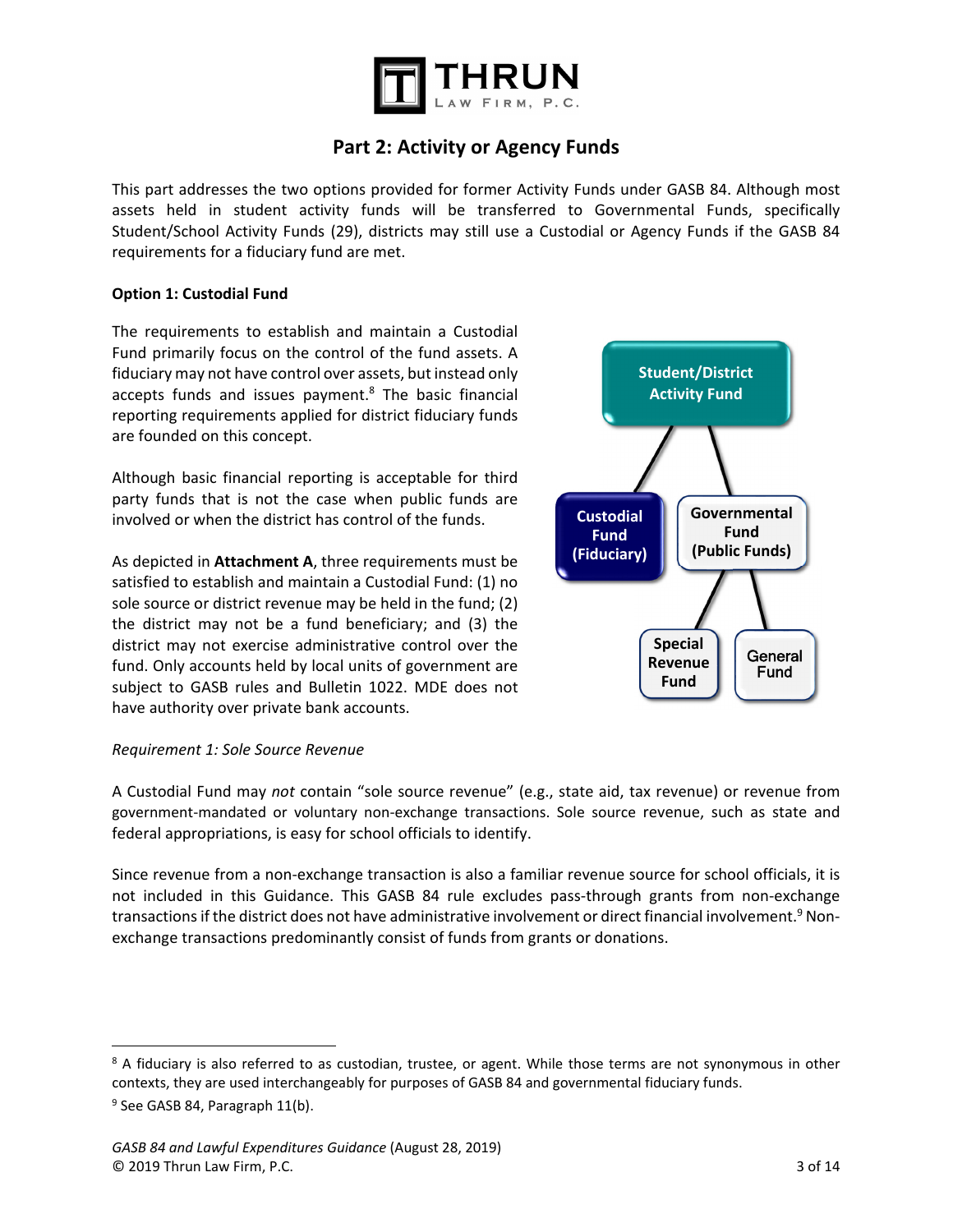

This rule also includes both *government mandated* and *voluntary* non‐exchange transactions.10 As the name implies, *government mandated* non‐exchange transactions relate to state and federal funding for a mandated program (i.e., one which requires the district to use the funds or assets for a specific purpose). A *voluntary* non‐exchange transaction typically involves a private donation or an optional grant for which a district applies (e.g., the School Safety Grant). Even if funding stems from a voluntary non‐exchange transaction, it is considered district sole source revenue.

The GASB *Implementation Guide* released on June 17, 2019 provides another example that would not be as apparent to district officials.<sup>11</sup> Were a district to provide a matching contribution, such as those provided as fundraiser incentives, the contributed funds would be considered district sole source revenue transferred to a Custodial Fund. That action disqualifies that fund as a fiduciary or Agency Fund. Under GASB 84, a fiduciary fund is not considered a governmental or district fund. Since the Michigan Constitution prohibits the use of public funds for private purposes (e.g., gifts, donations), a district may not make a matching donation of public funds, and further that action would be deemed a transfer of district sole source revenue to an Agency Fund under Bulletin 1022.

If uncertainty exists as to whether funds are sole source revenue, clarification should be sought *before* transferring funds to a Custodial or Agency Fund. The proper accounting classification of funds under generally accepted accounting principles (GAAP) and related governmental accounting rules may require the expertise of the district's accountant or auditor to ensure compliance.

# *Requirement 2: Beneficiary Status*

A district may *not* be a beneficiary of assets held in a Custodial Fund. Under GASB 84, this status implies control over the assets. Beneficiary status typically involves a district receiving direct benefits, such as funds raised or donated to pay for equipment or supplies (e.g., playground equipment).

Districts may also indirectly attain beneficiary status. If assets are designated for district operating expenses, a district is deemed a beneficiary. For example, a district is a beneficiary of funds raised to pay for textbooks that it would have otherwise been required to purchase.

On the other hand, a district is not the beneficiary of funds used to pay for an extracurricular program or activity. Because these lines may sometimes blur, the key factor to keep in mind is whether the district is avoiding a required operating expense. If so, it will likely be deemed a beneficiary.

## *Requirement 3: Administrative Control*

 $\overline{a}$ 

If a district has administrative control over assets, those assets may not be held in a Custodial Fund. Under GASB 84, administrative control includes any administrative *involvement*, which includes direct or indirect control or involvement as defined within the GASB *Implementation Guide* and exposure draft.

<sup>10</sup> For additional information related to the non‐exchange transactions rules see GASB Statement No. 33, *Accounting and Financial Reporting for Non‐Exchange Transactions* (December 1998).

<sup>&</sup>lt;sup>11</sup> Implementation Guide No. 2019-2, Fiduciary Activities (June 2019).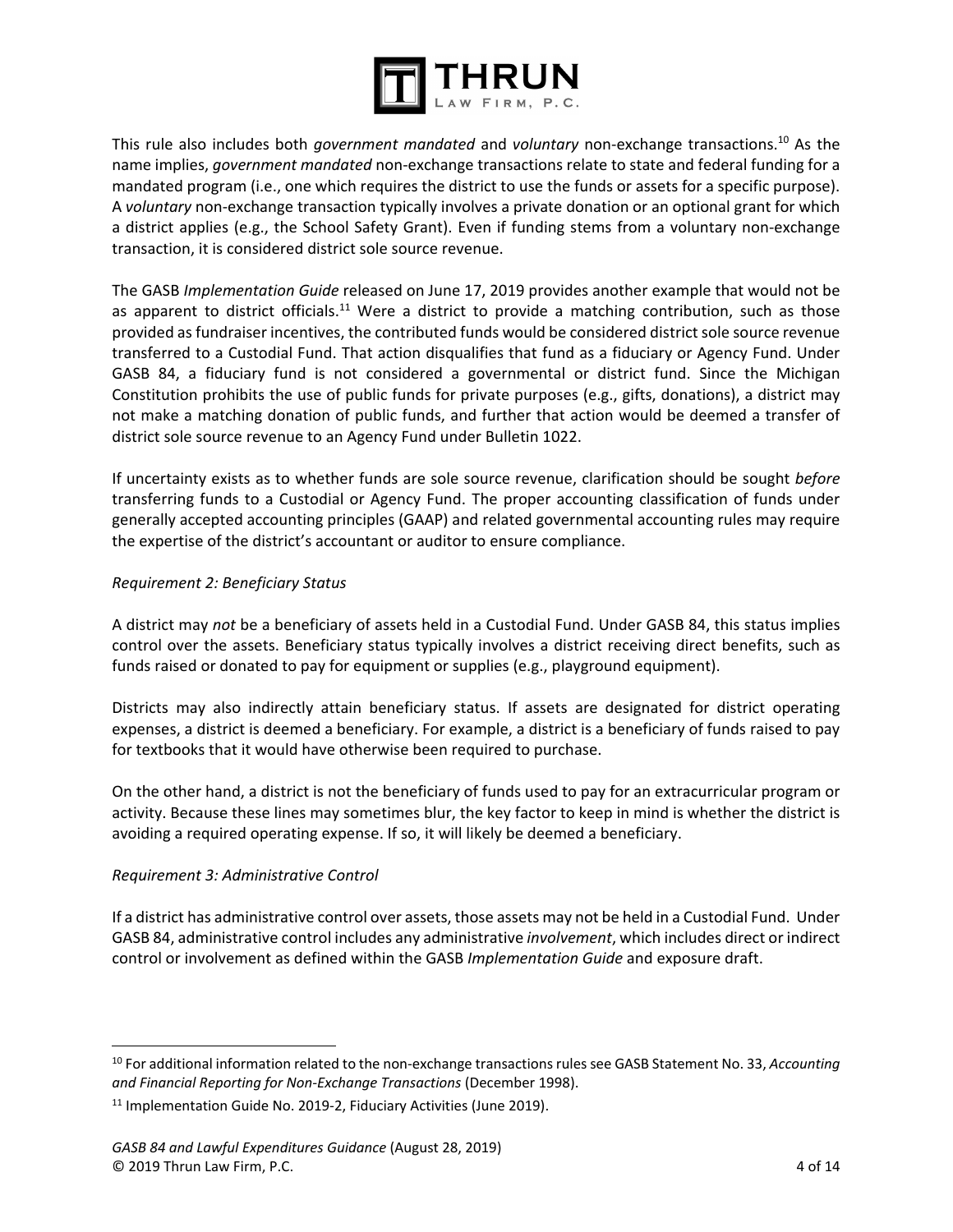

Administrative involvement extends beyond direct financial involvement (e.g., decision making authority related to expenditures) and is more difficult to detect. GASB 84 provides, in part:

[a] government has administrative involvement with the assets if, for example, it (a) monitors compliance with the requirements of the activity that are established by the government or by a resource provider that does not receive the direct benefits of the activity, (b) determines eligible expenditures that are established by the government or by a resource provider that does not receive the direct benefits of the activity, or (c) has the ability to exercise discretion over how assets are allocated. A government has direct financial involvement with the assets if, for example, it provides matching resources for the activities. $12$ 

Accordingly, administrative control or involvement occurs when a district:

- D*etermines eligibility of expenditures* or they are established by the district through policy;
- *Monitors compliance* with the requirements of the student activity or student group; or
- **May exercise discretion over how assets or funds are dispersed.**

Indirect involvement includes actions such as assigning an employee to assist with organizing or planning an event, like a class trip or other activity. GASB 84 also specifically prohibits the use of board policy or administrative guidelines to control Custodial or Agency Funds. As explained in Part 4, board policy must be drafted to avoid any involvement as defined by GASB. Currently, most districts have policy that requires control over student activity funds and other Agency Funds.

The GASB *Implementation Guide* provides two limited exceptions for policies and procedures that do *not* establish administrative control. A district may be an authorized signatory on an account, which is necessary to deposit funds and remit payments. GASB also authorizes districts to adopt board policy that prohibits the purchase of illegal substances. Beyond those two limited exceptions, board policy or procedures may not be used to establish indirect control.

Thus, GASB adopts a substance over form approach to the analysis.<sup>13</sup> If any district action, including adoption of board policy or procedures, results in administrative involvement over the funds, a Custodial Fund may not be used. Districts should therefore ensure that policy does not trigger administrative control over a Custodial Fund, and that the district's role is limited to accepting and disbursing funds.

Although many student activity funds cannot be directly transferred to a Custodial Fund, districts should not be dissuaded from using a properly structured Custodial Fund or fiduciary fund. Many student and parent groups operating within a district still require a place to hold their funds. By eliminating district control and ensuring that funds are not co-mingled with public funds, Custodial Funds may be beneficial for certain programs or activities.

<sup>12</sup> See GASB 84, *Fiduciary Activities,* fn 1.

<sup>13</sup> GASB *Implementation Guide* No. 2019‐2, *Fiduciary Activities*, June 17, 2019, at 12.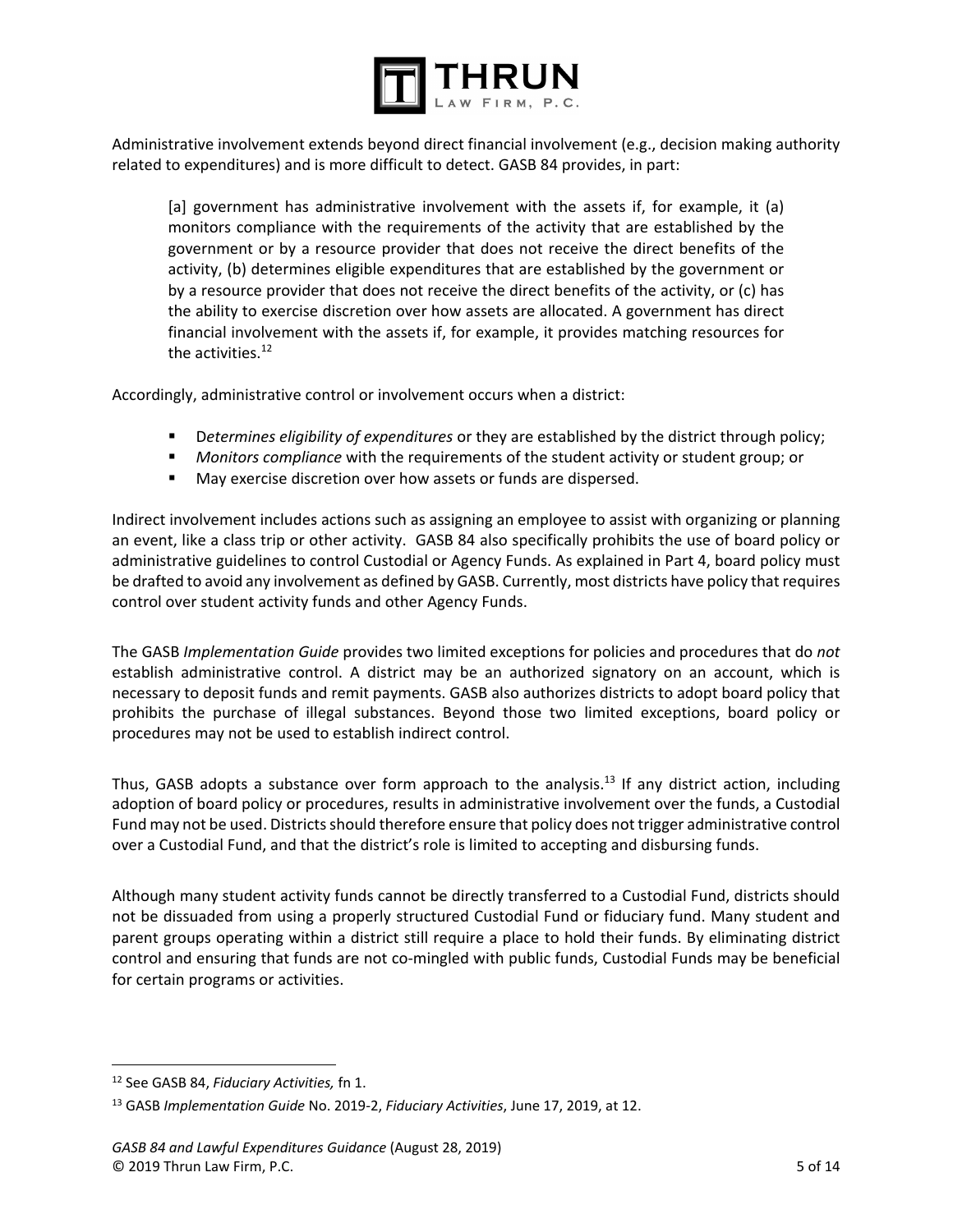

#### **Option 2: Governmental Fund**

For a Governmental Fund, districts may use the General Fund or a Special Revenue Fund. For student activity funds, the vast majority will now be held in Student/School Activity Fund (29).

From a legal and accounting standpoint, this transfer to Student/School Activity Fund (29) results in the re-characterization of those assets from fiduciary funds to public funds. This conversion to public fund status has significant legal and accounting consequences.

Public funds are treated like most other district public funds for permissible expenditures and other applicable rules (e.g., competitive bidding obligations, investment of proceeds). For prohibited expenditures, the only exception that may apply is under Revised School Code (RSC) Section 1814(5), which is discussed in Part 4 of this Guidance.

Despite this significant re-characterization, most expenditures formerly made from a student activity fund (assuming that there were no improper expenditures) will be permissible using funds in Student/School Activity Fund (29)*.* Meals with an educational purpose are not permissible under RSC Section 1814, but are potentially permissible under the "general powers" concept described below.<sup>14</sup>

Under this general powers framework, certain expenditures are specifically prohibited by statute. **Attachment B** lists key constitutional and statutory provisions that govern the expenditure of district funds, but it is not an exhaustive list.

Finally, full financial reporting requirements must be met for those funds transferred to a governmental account. An expenditure's permissibility will not affect a district's obligation to comply with the financial reporting requirements of GASB 84 and Bulletin 1022.

# **Part 3: Private‐Purpose Trust Funds**

The use of public and private trust funds typically arises for scholarships or donations for district‐wide purposes. Before GASB 84, districts routinely held money in private‐purpose fiduciary funds or agency funds, ignoring the distinction between them. GASB 84 now requires their separation. Another example of district-wide support includes funding for a curricular or co-curricular program, equipment and supplies, or building upgrades.

GASB 84 requires that private and public trusts be treated differently for accounting purposes.<sup>15</sup> Only a private-purpose trust fund meeting specific requirements may be held in a fiduciary fund. If that requirement is not met, the funds must be transferred into Public Purpose Trust Funds (28), and renamed for this purpose under Bulletin 1022. A district may *not* include public funds or district sole source revenue in a private‐purpose trust fund. Likewise a district may not administer the trust or be a trust beneficiary. GASB 84 requires that a private-purpose trust be established by a written trust agreement.

<sup>&</sup>lt;sup>14</sup> Intermediate school districts and public school academies do not have general powers and are limited by their express powers enumerated in the RSC.

 $15$  GASB 84, Paragraph  $11c(1)$ .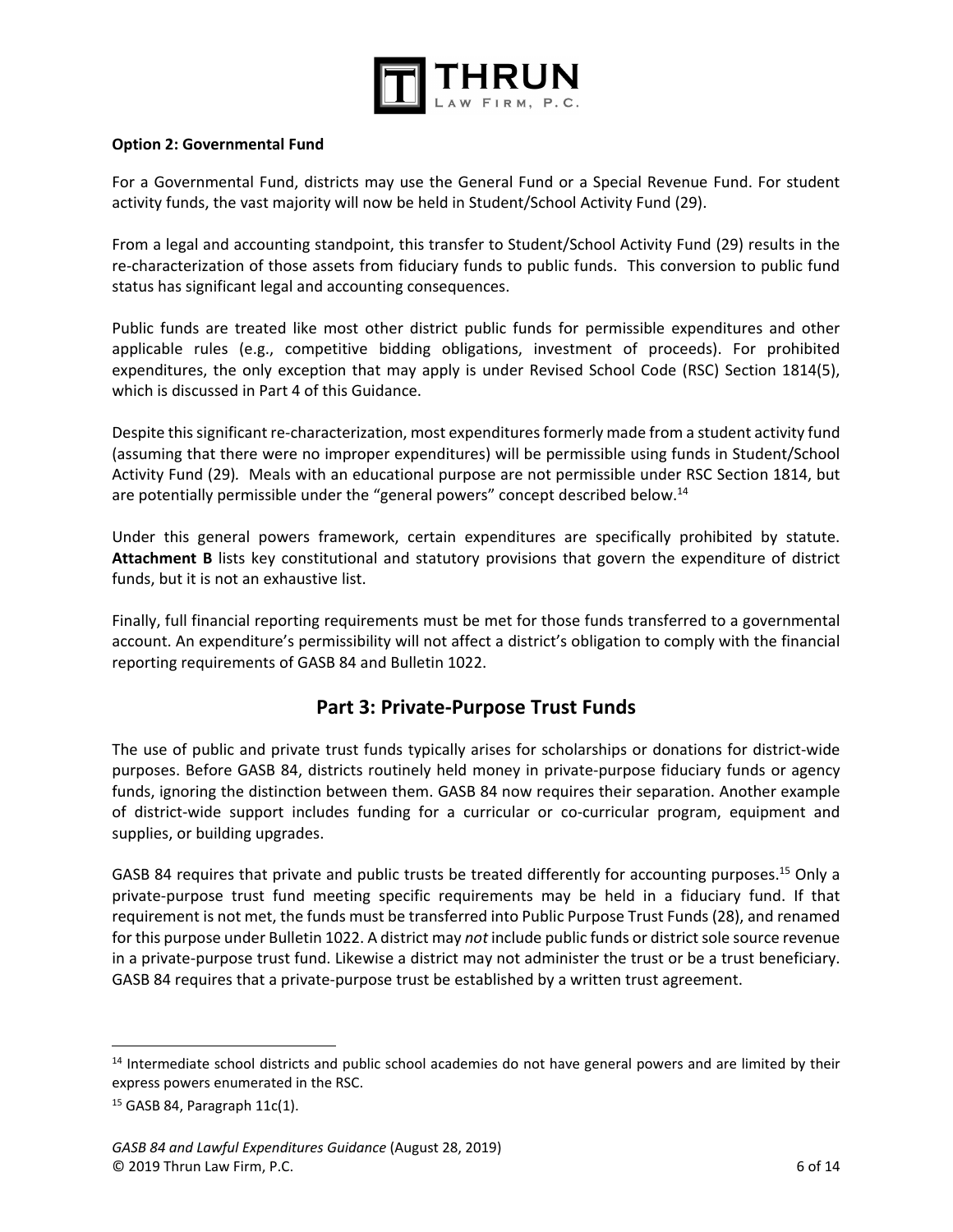

To comply with GASB 84 and Bulletin 1022, districts should first verify that a written trust agreement exists. If a district does not have a copy of the trust, an effort should be made to obtain a copy from the trustee. If a written agreement exists, a district should verify that the trust agreement does not grant direct or indirect control or beneficiary status. Contact legal counsel for assistance with the review or interpretation of a trust agreement.

As the name implies, a private‐purpose trust fund is set up for a private purpose, a particular club, student group, or student. Trust funds granting scholarships must provide how a recipient is selected. The decision cannot be delegated to school district representatives. Although a private‐purpose trust fund is distinct from a Custodial Fund, similar control requirements must be followed.

GASB 84 defines private‐purpose trust fund elements, in part, as follows:

The assets are for the benefit of individuals and the government does not have administrative involvement with the assets or direct financial involvement with the assets. In addition, the assets are not derived from the government's provision of goods or services to those individuals.<sup>16</sup>

Unlike a private‐purpose trust, a public purpose trust will often require a district to form a committee to select scholarship recipients. District control exists if a district has any final decision making authority, including if a district employee recommends a recipient to the committee.

# **Part 4: Lawful Expenditures**

Rules applicable to district expenditures are expansive and encompass the Michigan Constitution, state and federal statutes, court opinions, and agency guidance.

Public school districts have broad spending discretion under their general powers.<sup>17</sup> This authority, however, has limits.

The three‐step analysis set forth in this Guidance and depicted in **Attachment C** may be applied to determine if the expenditure is legal. This process generally involves the following inquiries:

# 1. Is the district *authorized* to make the expenditure?

- 2. Is the *expenditure specifically prohibited* or restricted by statute? (See **Attachment B**)
- 3. Is the *expenditure appropriated* or included within the district's budget?18

Assets formerly held in student activity funds and now characterized as public funds are subject to the same analysis. Stated another way, a separate classification of funds does not exist for funds "formerly

<sup>16</sup> GASB 84, Paragraph 17, p 7.

<sup>&</sup>lt;sup>17</sup> Intermediate school districts and public school academies do not have general powers and are limited by their express powers enumerated in the RSC.

<sup>&</sup>lt;sup>18</sup> Beyond this basic analysis, districts should review existing board policy to determine whether additional board policy restrictions exist.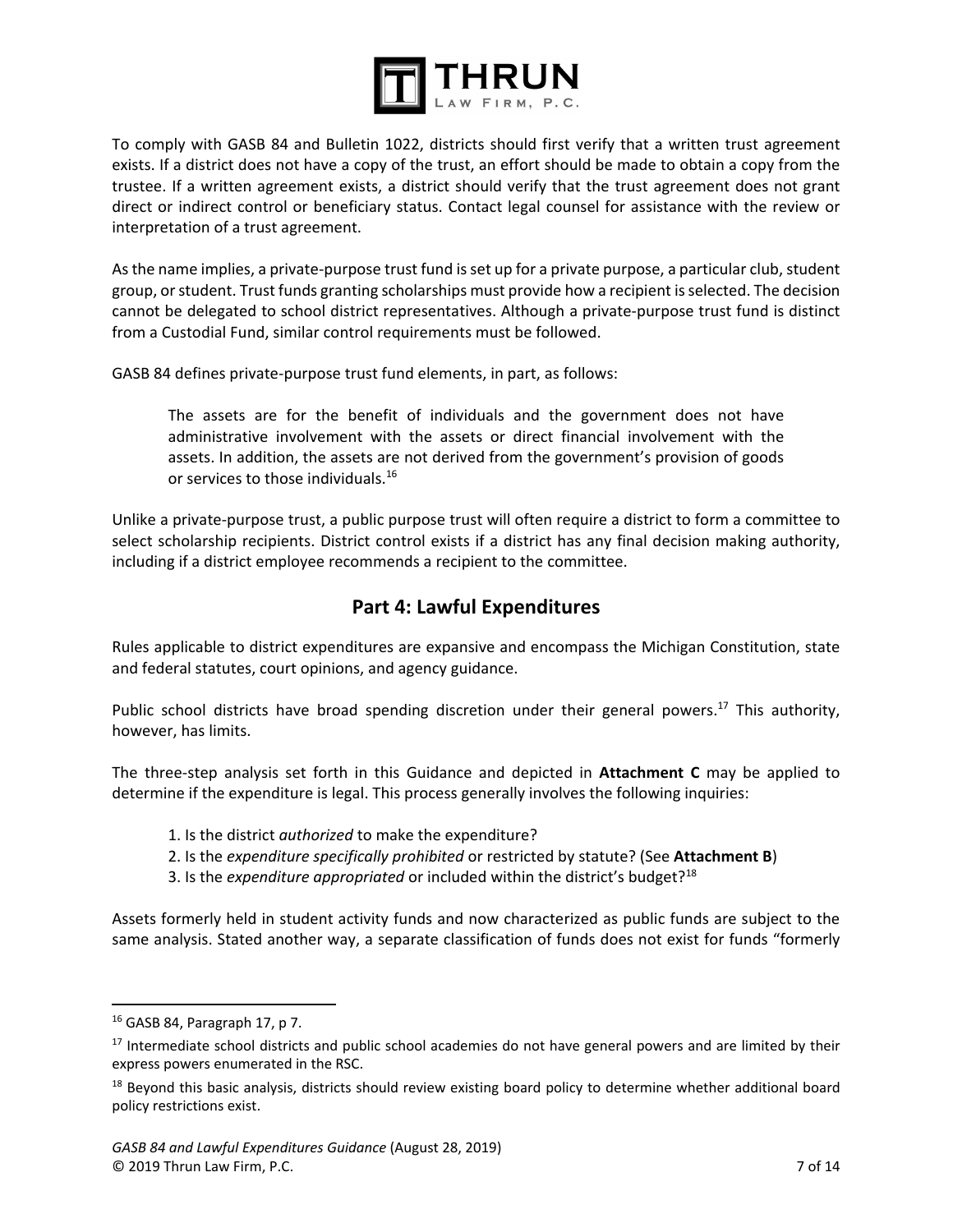

held in a student activity fund," nor are funds contributed to the district and held in a Student/School Activity Fund (29) considered a special type of fund.

**Attachment F** to this Guidance provides a list of common expenditures related to student activity funds by type or category. Districts should also have discretion over certain expenditures, which benefit the district.

## **Legal Authority for Expenditures**

A district's legal authority to make an expenditure is largely governed by the Michigan Constitution and Revised School Code.

#### *The Michigan Constitution and Public Purpose Doctrine*

Under the Michigan Constitution, expenditures of local units of government must have a public purpose. See **Attachment B.** Article IX, §18 of the Michigan Constitution, often referred to as the "lending of credit" clause states:

The credit of the state shall not be granted to, nor in aid of any person, association or corporation, public or private, except as authorized in this constitution. This section shall not be construed to prohibit the investment of public funds until needed ... <sup>19</sup>

Accordingly, a district cannot give away property which has value nor make a charitable donation of public funds, regardless of the cause.  $^{20}$  A limited exception exists which permits a district to donate previously donated funds to a Community Foundation.<sup>21</sup>

#### *General Powers Concept – Educational Purpose or Connection*

Relevant express powers granted to districts include receiving, investing, and expending public money, and borrowing and pledging public funds for repayment. Districts also have powers that are implied or incidental to their express authority. $22$ 

But a district's powers are not unlimited. Thus, a district should ensure that the expenditure's purpose is related to a legitimate educational purpose.

#### **Statutory Prohibition of Expenditures**

Districts must also ensure that the expenditure is not specifically prohibited by statute. To assist districts with this analysis, **Attachment B** identifies key sections of the RSC and State School Aid Act (SSAA) that prohibit various expenditures.

<sup>19</sup> Const 1963, Art IX, § 18.

<sup>20</sup> See *Skutt v City of Grand Rapids*, 275 Mich 258, 266 (1936) (*emphasis added)*; *City of Gaylord v Gaylord City Clerk*, 378 Mich 273, 295 (1966).

<sup>21</sup> MCL 123.907.

 $22$  Intermediate school districts and public school academies do not have general powers and are limited by their express powers enumerated in the RSC.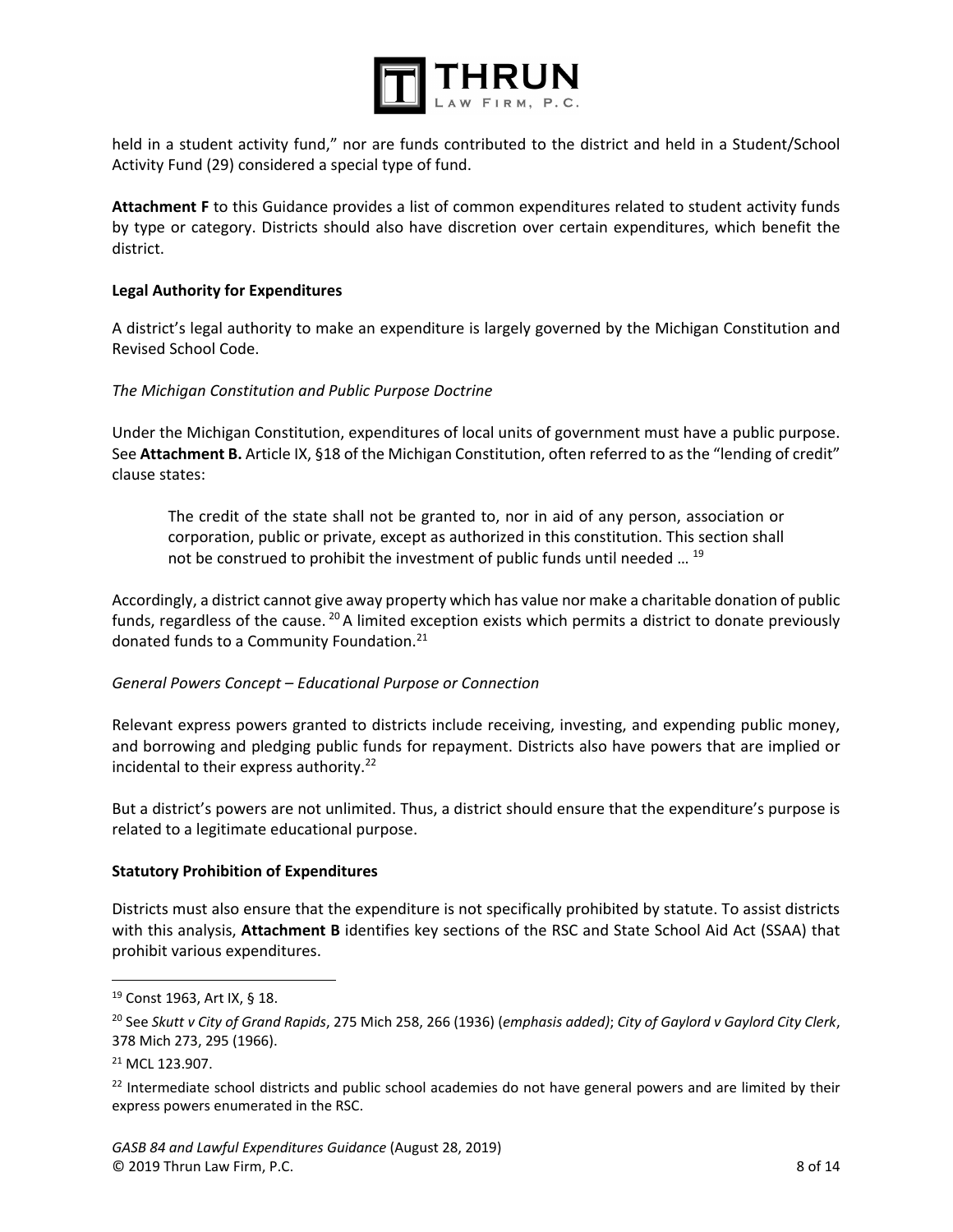

While the **Attachment B** list includes the majority of prohibitions, it is not exhaustive. Particular activities may trigger another statute that prohibits certain expenditures.

#### *RSC Section 1814 Prohibitions – Gifts and Recognition Awards*

Section 1814(1) prohibits the use of public funds for the purchase of the following: alcoholic beverages, jewelry, gifts, fees for golf, and items which are illegal to purchase or possess. Section 1814(2) places monetary limitations on purchases for recognition awards, including plaques, medals, and trophies.<sup>23</sup> These prohibitions and restrictions relate to the use of public funds by all districts.

#### *RSC Section 1814(5) Exception – Voluntary Contributions*

RSC Section 1814(5) provides an important limited exception that permits the purchase of prohibited or restricted items based on the underlying source of funds:

*As used in this section*, *'public funds' means* funds generated from taxes levied under this act, state appropriations of state or federal funds, or payments to a school district … but does not include voluntary contributions made for a specific purpose.<sup>24</sup>

Districts should err on the side of caution when applying this exception. If public funds are used to purchase items typically prohibited by Section 1814, the exception applies only to the extent of the voluntary contribution. Thus, all contributions to be used for a specific purpose should be tracked accordingly.

The phrase "voluntary contributions" should not be expansively construed. For example, required district fees (e.g., "pay to play" fees) are considered district sole source revenue even though the underlying activity is not mandated.

The interpretation of the phrase "for a specific purpose" in Section 1814(5) presents different challenges for funds transferred under GASB 84, as opposed to new funds collected or raised. This Guidance provides several recommendations in Part 5 for new contributions or donations.

Student activity fund balances *transferred* pursuant to GASB 84 require examination of several factors, including whether the funds stem from a student fundraiser (which typically define the purpose), represent annual dues charged by a club, or are a carryforward balance from prior years. While funds from a student fundraiser may have a well-defined specific purpose (e.g., a class trip, to support a purchase of uniforms or certain equipment), funds related to annual dues or a carryforward from prior years will make it harder to establish a contribution's purpose.

<sup>&</sup>lt;sup>23</sup> RSC Section 634, applicable only to intermediate school districts, includes the same restrictions as provided under Section 1814, including the exception set forth under Section 1814(5). Section 634 contains additional provisions, however, since Section 1814 applies to intermediate school districts, to the extent the provisions are duplicative, reference to Section 1814 in this Guidance should be considered to include Section 634. Bulletin 1022 specifically references only Section 1814 given that these sections are duplicative as to expenditures and penalties. 24 MCL 380.1814(5) (emphasis added).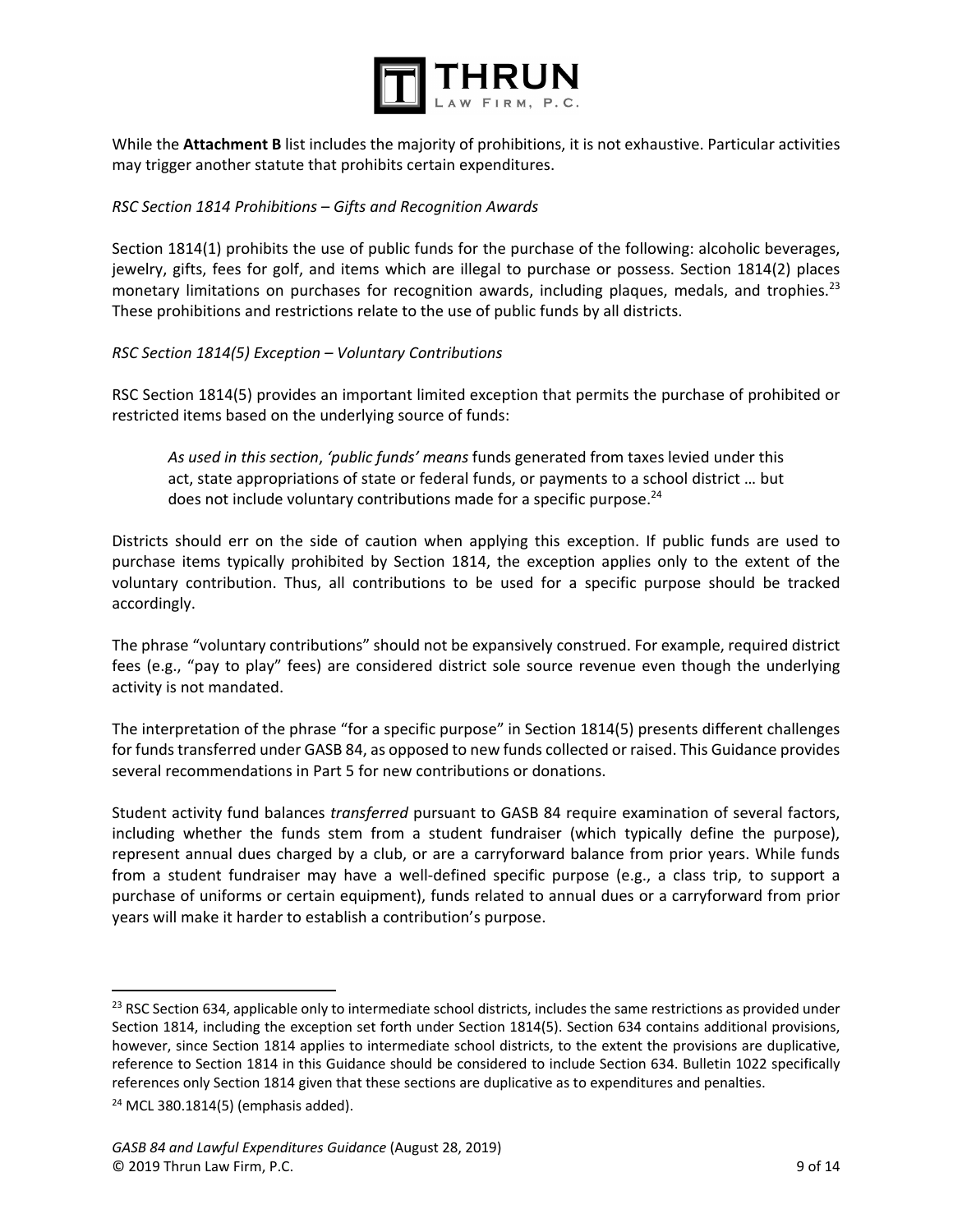

"Gifts" under Section 1814(1) are limited to the plain meaning of that word. Districts should use reasonable judgment in permitting the purchase of items as a "gift" using voluntary contributions.

A private gift may raise unwanted scrutiny. Similarly, a private "gift" is not the same as a donation.<sup>25</sup> Thus, this provision may not be used to circumvent the prohibition on charitable donations by public school districts, which remain prohibited.

The Section 1814(5) exception is intended to allow groups to contribute funds to a district to provide gifts or awards for retirement, student achievement, and similar purposes. For example, a district would be permitted to use funds from Student/School Activity Fund (29) for recognition awards, provided that the funds were voluntarily contributed for that purpose.

This exception does *not* change the accounting or financial reporting obligations applicable to such funds. As public funds held in a governmental account, they remain subject to full financial reporting.

# **Appropriation or Budget Authorization**

All local units of government, including public school districts, are required to annually adopt a budget in compliance with the Uniform Budgeting and Accounting Act (UBAA). Generally, funds may be used only for purposes described in the board‐approved budget.

#### **Board Policy Restrictions**

 $\overline{\phantom{a}}$ 

In reviewing expenditures, a district should also consult its board policies. Current policy, unless rendered obsolete under Bulletin 1022 (e.g., those specifically related to a student activity funds), remain in effect until new policy is adopted.

# **Part 5: Implementation Steps – Balancing Considerations**

Districts that have completed and properly documented fund transfers have complied with GASB 84 and Bulletin 1022. New procedures for accounting for student activities and internal parent support groups must also be implemented.

No deadline to update board policy or other procedures related to implementation exists, so districts have time to weigh accounting, legal, and practical considerations and develop a clear, comprehensive plan for staff and parents.



While the development of a new operations system presents challenges, it also provides an opportunity to increase accountability through revised board policy and to address other issues that often accompany parent support groups.

 $25$  For those interested in additional examples, several sections of the Internal Revenue Code define "gift" and "donation" separately and provide more insight into the difference for tax purposes.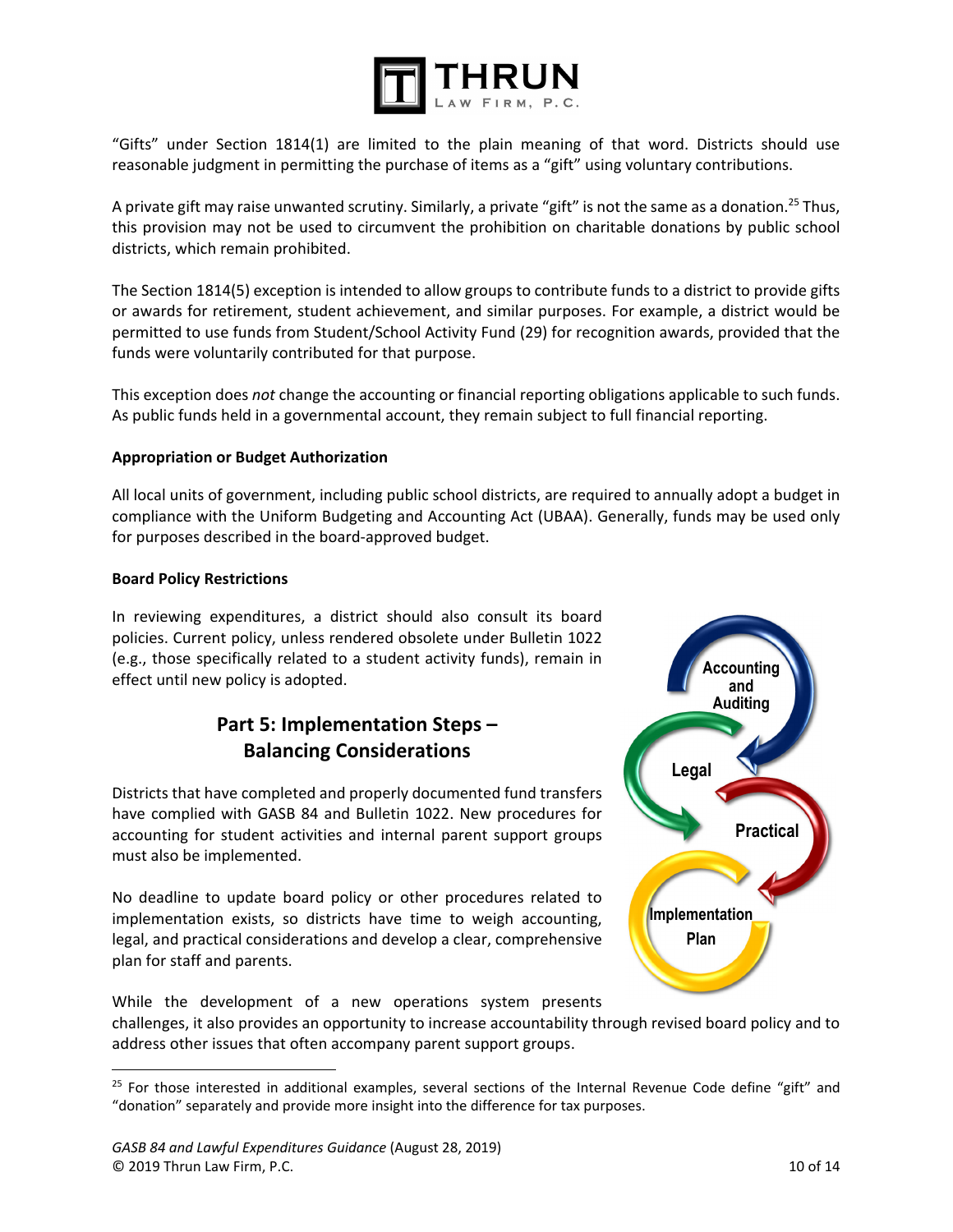

#### **Accounting/Auditing Considerations**

For accounting/auditing purposes, compliance with Bulletin 1022 is the first priority. Districts should continue to consult with auditors and accounting professionals as GASB 84 interpretation and implementation remains a developing area.

#### **Legal Considerations**

Legal considerations can be grouped into four primary areas: (1) confirming that assets held in Activity Funds before July 1, 2019 have been transferred as required under Bulletin 1022; (2) adopting new or revised board policy and procedures; (3) verifying lawful expenditures; and (4) complying with applicable law. Any assets remaining in Activity Funds must immediately be transferred.

While transferring funds is primarily an accounting step, some student activity funds or trust funds may require input from legal counsel (e.g., where further analysis is required to determine if the fund meets the requirements to be transferred to a Custodial Fund). Districts should *not*  attempt to forestall deadlines or compliance by completing transfers at a later date and reflecting them in a final amended budget. $^{26}$ 

#### *Revised Board Policy and Procedures*

 $\overline{\phantom{a}}$ 

Forms should be developed to reflect the specific purpose for gifts and donations. A district should not guarantee that donated funds will be used for the



identified purpose or returned. A district may, however, state in the forms that the intended purpose will be considered.

A significant number of districts currently have obsolete policies entitled "Student Activity Funds." Although these policies were intended to govern Activity Funds or Agency Funds (now Custodial Funds under GASB 84), they do not meet the criteria of a fiduciary fund in most cases. Simply changing the policy name to "Custodial Fund" likely would not satisfy GASB 84 and Bulletin 1022.

For board policies affected by GASB 84, simplification is recommended. Some districts have only a few policies related to this area of school operations (i.e., donations, fundraising, and parent support groups) while other districts have as many as 10 to 15 board policies on those topics. This extensive number of policies typically results in overlap and redundancy.

GASB *Implementation Guidance* provides a specific and limited exception which allows a district to adopt a policy prohibiting the purchase of otherwise illegal substances without triggering administrative control.

<sup>&</sup>lt;sup>26</sup> While GASB 84 references compliance by the 2019-20 fiscal year, Bulletin 1022 is controlling for Michigan public school districts. MDE, in its March 28, 2019 Memorandum, makes clear that the deadline for compliance was July 1, 2019.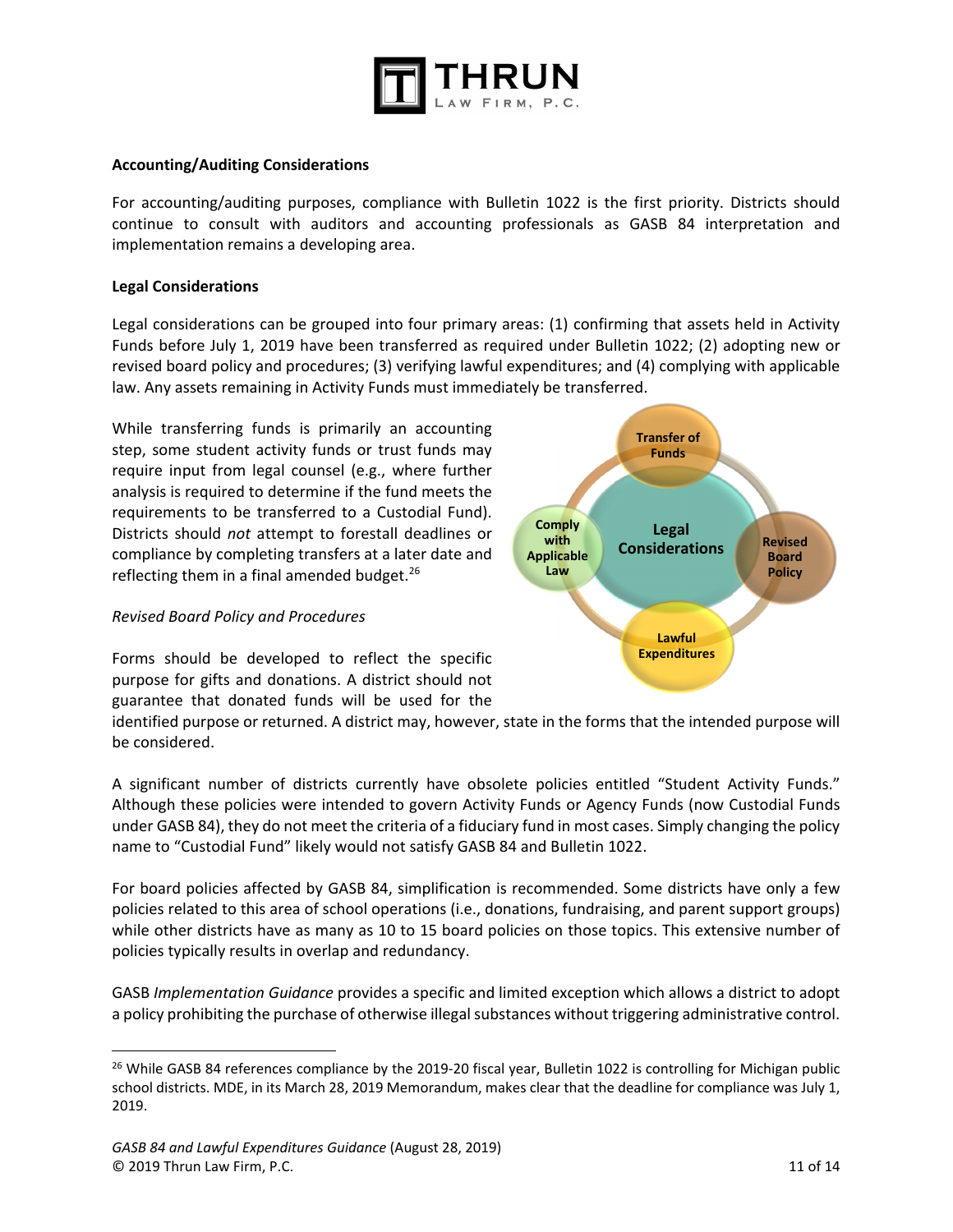

## *Lawful Expenditure Analysis*

Permissible expenditures are a legal, as opposed to an accounting, consideration under GASB 84.<sup>27</sup> As districts are aware, new or unique expenditures are often proposed as student and parent support groups think of creative concepts for fundraising, and will require ongoing attention.

Most expenditures relating to education or district operations are legal if a district uses reasonable judgment. Expenditures not authorized will typically be those that lack a public or educational purpose, and are personal in nature.

#### *Compliance with Applicable Law*

Assets formerly held in a student activity fund and transferred to the General Fund or Student/School Activity Fund (29) are treated like other public funds. Once re-characterized for accounting and legal purposes as public funds, they are subject to the same rules that apply to other district operating funds.

#### **Practical Considerations**

 $\overline{a}$ 

A student activities operating system is unique to each district, and districts have the discretion and flexibility to consider what works best for them.

Practical considerations may include the level of parental support, number of student activity accounts previously maintained, level of monetary support from student fundraisers and other outside sources, the type of co-curricular and extracurricular programs offered, number of parent support groups, whether groups are primarily internal or external support groups, and other factors that make each district unique. As the Michigan Supreme Court noted: "Schools are distinct in many ways. What is more, what's good policy for Ann Arbor and Clio might not be good policy for Cadillac and Escanaba."<sup>28</sup>

## *Parent Support Groups and Board Policy*

Parent support groups are controlled by board policy, not state or federal law. <sup>29</sup> Parent support groups are distinguished by whether they operate within the district and under its umbrella (and as part of the district's accounting system) or as a separate legal entity. GASB 84 relies on this distinction between internal and external support groups in defining the new accounting standards adopted by MDE under Bulletin 1022.

A common misconception is that booster clubs and PTOs are a category of parent support group. A booster club or PTO, however, may operate as an internal or external support group. Such groups are not a separate type of support group; rather, they are just commonly recognized names.

<sup>&</sup>lt;sup>27</sup> This Guidance in general relates to operating expenditures. For questions about other expenditures (e.g., bond or sinking fund proceeds) additional analysis may be necessary. Questions related to such expenditures should be discussed with a finance attorney.

<sup>28</sup> *Mich Gun Owners, Inc v Ann Arbor Pub Sch*, 502 Mich 695, 704, fn 2 (2018).

<sup>&</sup>lt;sup>29</sup> Parent support groups that elect to become legally separate from the district may be subject to various laws related to the type of entity, for example the laws that govern non-profit corporations or entities that solicit charitable donations.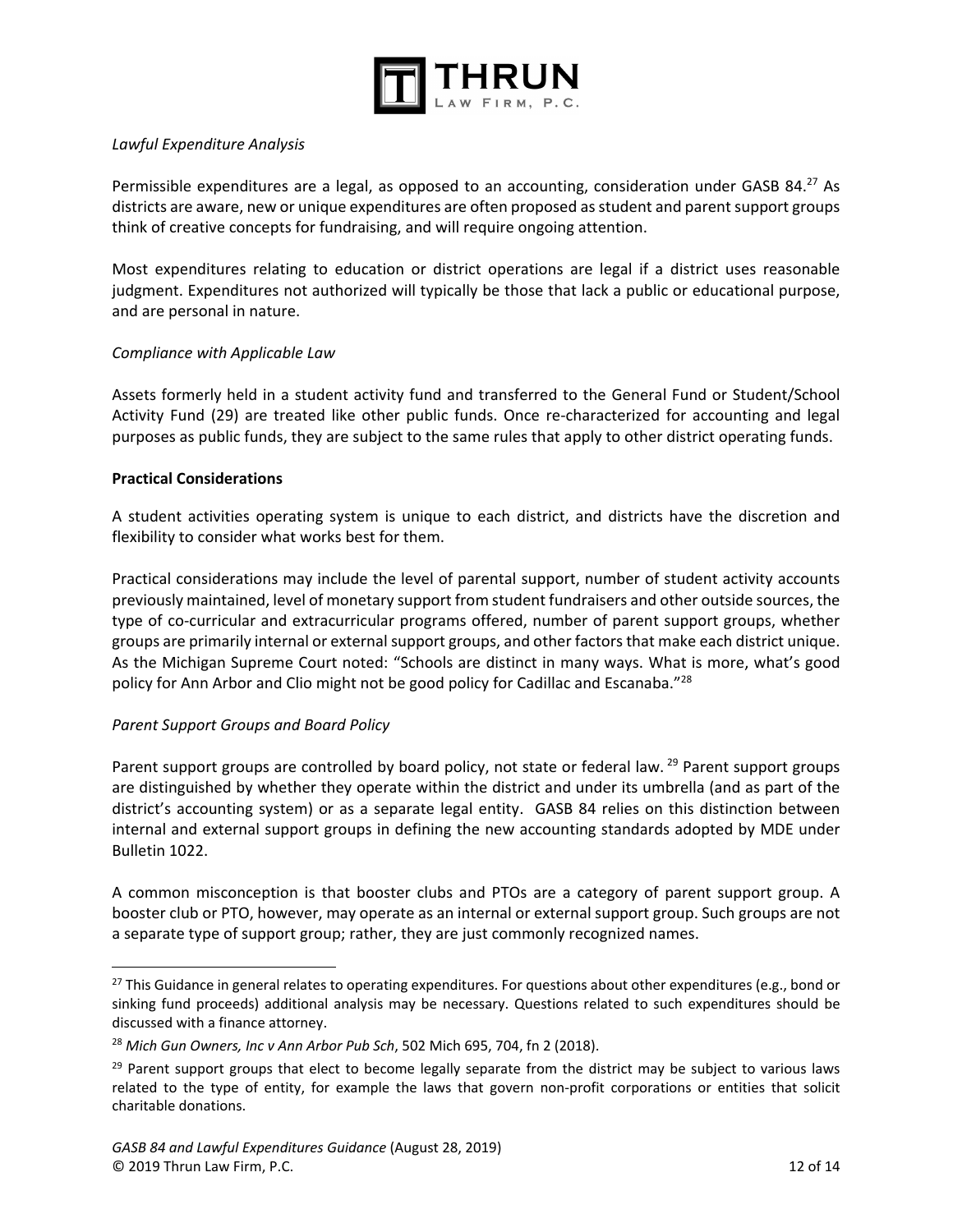

Having a proper board policy in place that addresses this distinction is critical. We recommend that districts use a form to collect information and certifications for both internal and external support groups. Internal support groups often have little information to report since they are not formally organized. Thus, contact information and the purpose of contributions or fund raising events is often sufficient.

For external support groups, many current board policies require provision of extensive documentation to districts, including bylaws, documentation filed with the state and federal authorities, and other annual filings.

By requiring this documentation from an external group, a suggestion arises that the district intends to review and oversee compliance for these groups. This additional requirement alone may create legal exposure for the district. Most external support groups, if properly structured, operate as non-profit corporations.

We recommend that a district use a form that requires the group to provide certain information in writing, including but not limited to:

- 1. its proper formation under Michigan law,
- 2. a tax identification number or EIN separate from the district,
- 3. bank account name,
- 4. whether the entity is designated as a tax-exempt entity under Section 501(c)(3) of the Internal Revenue Code and, if not, whether the entity intends to apply for such status,
- 5. acknowledgement of separate identity from the district,
- 6. a commitment to comply with all applicable laws and board policy, and
- 7. acknowledgement that it is not a district agent.

Small groups of parents raising funds are among the most common support groups. Because such groups exist for a short time period or limited purpose, formation of a separate legal entity is not practical. Examples include, but are not limited to, curricular and co-curricular clubs and groups or committees formed for a particular event or project (e.g., prom, yearbook, class gifts).

Any group of students or parents raising funds for a district is considered a "support group." There are groups that exist informally and operate within the district to raise funds for a particular purpose or event that require a temporary place for funds to ensure they are safeguarded. Once that purpose is served, the group typically does not continue to exist.<sup>30</sup>

## *Meals and Refreshments*

 $\overline{a}$ 

When determining whether an expenditure on meals and refreshments is permissible, many districts rely on outdated guidance issued in 2002 by the Department of Treasury in an article entitled "Determining Lawful Expenditures." This document was not issued as official Treasury guidance. Rather it was intended to assist all local units of government in applying various court decisions and Attorney General opinions

<sup>&</sup>lt;sup>30</sup> For districts seeking a more detailed explanation of the different types of parent support groups, there are several publications prepared by the National Center for Education Statistics, a division of the U.S. Department of Education, including the manual Financial Accounting for Local and State School Systems: 2014 Edition, which is available at: www.edpubs.gov.